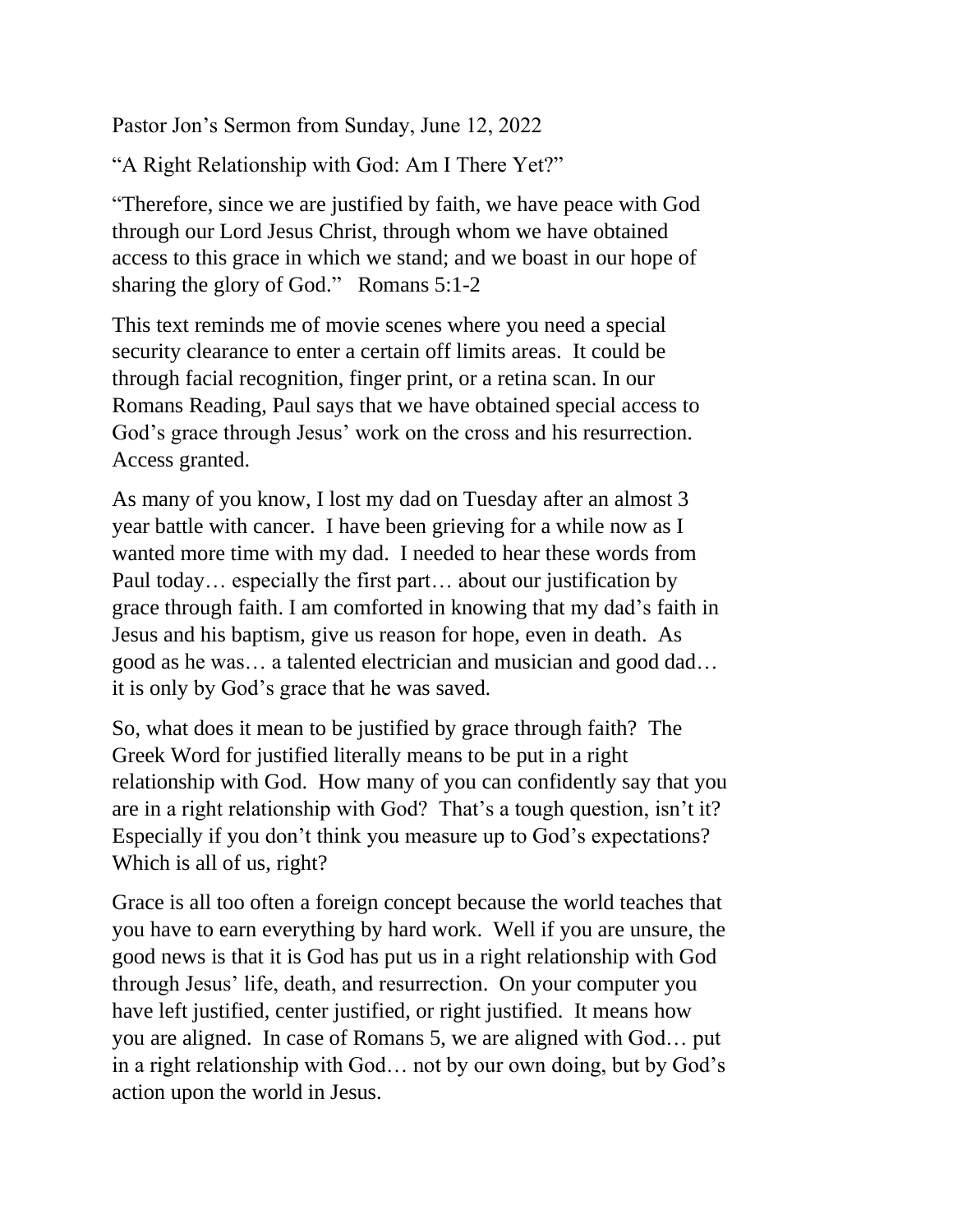So, you **should** have confidence in knowing that it is God who puts us in a right relationship with Godself.

So, if we are justified by our faith… by simply believing in Jesus… we are in a right relationship with God… not by our own works or how good we are. As sinners who mess up every day, this is such good news. As my dad laid in that hospital bed before he took his last breath, there was nothing he could do but to passively receive God's grace and mercy for him as we read scripture and prayed the Lord's Prayer. He worked hard his whole life, but, he, like the rest of us would never be good enough to earn this gift from God.

I play golf in league out at Chaska on Wednesday nights and I played this week. I am not sure you could call what I did golf this week. Regardless, a player on the team we played named Cory is a Christian who teaches drug and alcohol recovery classes at Christ the Rock church. Cory and I talk the faith all the time when we play golf. Cory has a ZZ Top beard and tattoos everywhere. He has a tattoo on one of his calves that says, "forgiven". He is a recovering drug addict who the Lord got a hold of later in life. I said, Cory, I don't have a testimony like yours. I am a cradle Christian, who has always been a part of the church. I don't have a rock bottom story to tell… yet, at least. He told me that he was going to start out his class out this week with a question, "How many of you have victory in your life?" He would let them struggle to answer for a while. How would you answer? How would you describe victory in your life? Would you talk about how many possessions you have, or of your successes. Then he would say, "The only victory you have is that you are here tonight, and the other is that you know Jesus Christ." That's real victory. I told him I liked it. I would come back.

Paul continues… that when you know that you are justified by grace through faith we should have confidence… and when you face suffering in your life, you will have endurance to continue… and when you have endurance… it will build character… and when you have character, it will produce hope... and hope will not disappoint us. The bottom line is that our faith in Jesus leads to hope both now and in the future.